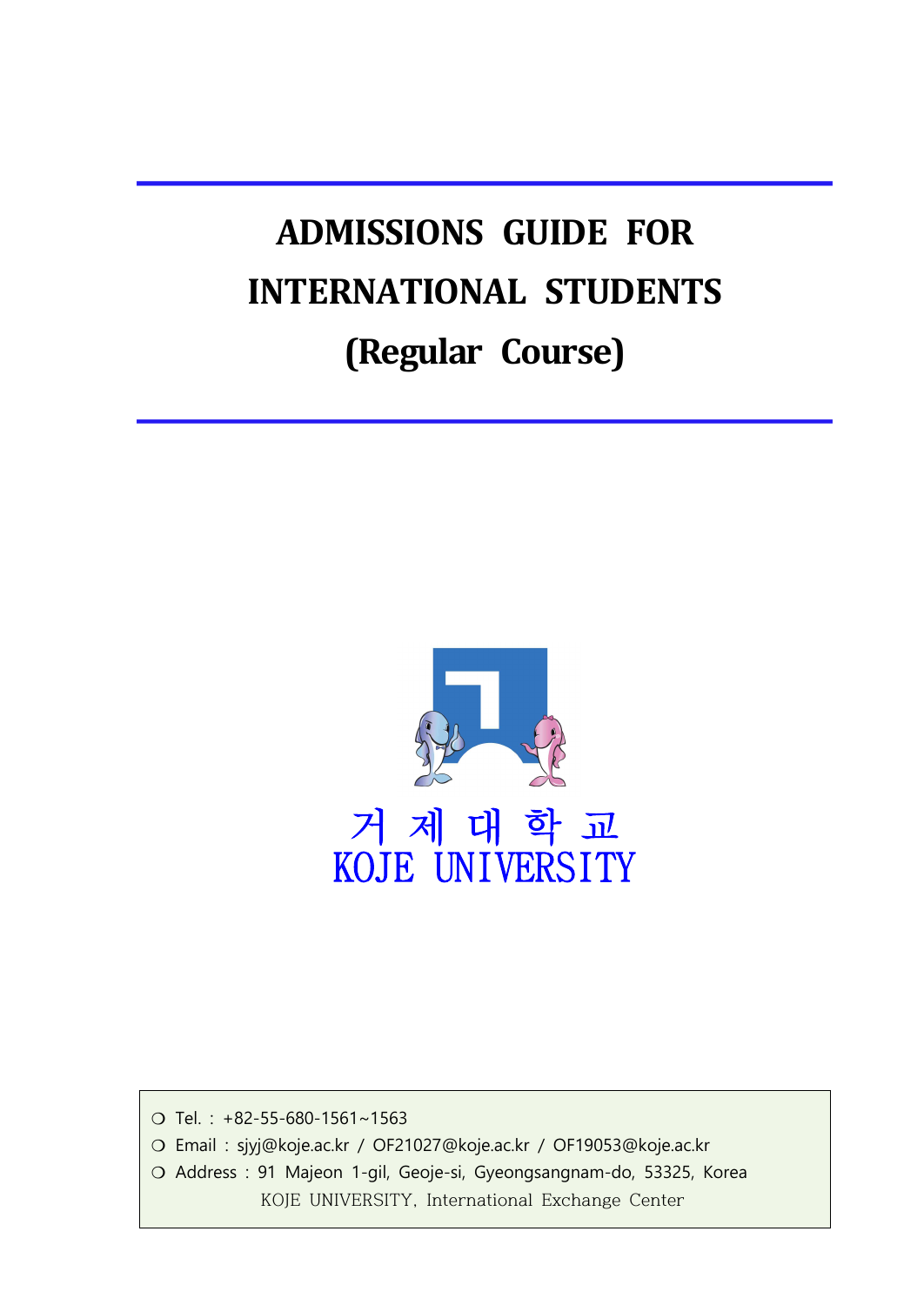# 1. Application Schedule

|                                                       | 2021                     |                          |                                                                                                                                               |  |  |
|-------------------------------------------------------|--------------------------|--------------------------|-----------------------------------------------------------------------------------------------------------------------------------------------|--|--|
| Classification                                        | 2 semester<br>(fall)     | 1 semester<br>(spring)   | 비고                                                                                                                                            |  |  |
| Submission of<br>Documents                            | $2021.05 \times 2021.08$ | $2021.10 \times 2022.02$ | ■ Documents should be<br>submitted via registered<br>mail, courier or in person<br>Arrival by mail within<br>the deadline will be<br>accepted |  |  |
| Evaluation of<br>Entrance Requirements<br>& Interview | $2021.06 \times 2021.08$ | $2021.11 - 2022.02$ .    |                                                                                                                                               |  |  |
| Announcement of<br>Successful Applicants              | 2021.06.~2021.08.        | 2021.12.~2022.02.        |                                                                                                                                               |  |  |
| Entrance into a School                                | 2021.08.30.              | 2022.02.28.              |                                                                                                                                               |  |  |

# 2. Qualifications

| Category                  | Freshmen                                                                                                                                                                                             | Transfer (Third Year)                                                                                                                                                                                                                                                                                                                               |  |  |  |  |  |
|---------------------------|------------------------------------------------------------------------------------------------------------------------------------------------------------------------------------------------------|-----------------------------------------------------------------------------------------------------------------------------------------------------------------------------------------------------------------------------------------------------------------------------------------------------------------------------------------------------|--|--|--|--|--|
|                           | included)                                                                                                                                                                                            | • Native-born foreigner whose parents are native-born foreigners<br>(students/parents who became foreigners after being born are not                                                                                                                                                                                                                |  |  |  |  |  |
| Nationality               | п<br>application deadline.                                                                                                                                                                           | Nationality of Applicants should be legally valid on the day of the                                                                                                                                                                                                                                                                                 |  |  |  |  |  |
|                           | screening procedure.                                                                                                                                                                                 | • Holders of Dual nationalities (with Korean) cannot apply for this                                                                                                                                                                                                                                                                                 |  |  |  |  |  |
|                           | In the case of legal family with only one parent(unmarried parent),<br>that parent's nationality will be counted.                                                                                    |                                                                                                                                                                                                                                                                                                                                                     |  |  |  |  |  |
| Educational<br>Background | High-school graduate<br>(or graduate-to-be)                                                                                                                                                          | Transfer<br>• The graduate-to-be who completed<br>(or will complete) formal education<br>equivalent to Korean high school.<br>Also, foreigners who completed two years<br>of an academic program<br>(2semesters or more) in a Korean<br>or overseas universities or students who<br>graduated (or will graduate) from college.<br>* Over 40 credits |  |  |  |  |  |
| Language<br>Proficiency   | • TOPIK (Test of Proficiency in Korean) Level 3 or completion of<br>Korean course Level 3 at Koje College Korean Language Institute<br>Pu-ri Industry, Tourism Management Course: TOPIK Level 2 over |                                                                                                                                                                                                                                                                                                                                                     |  |  |  |  |  |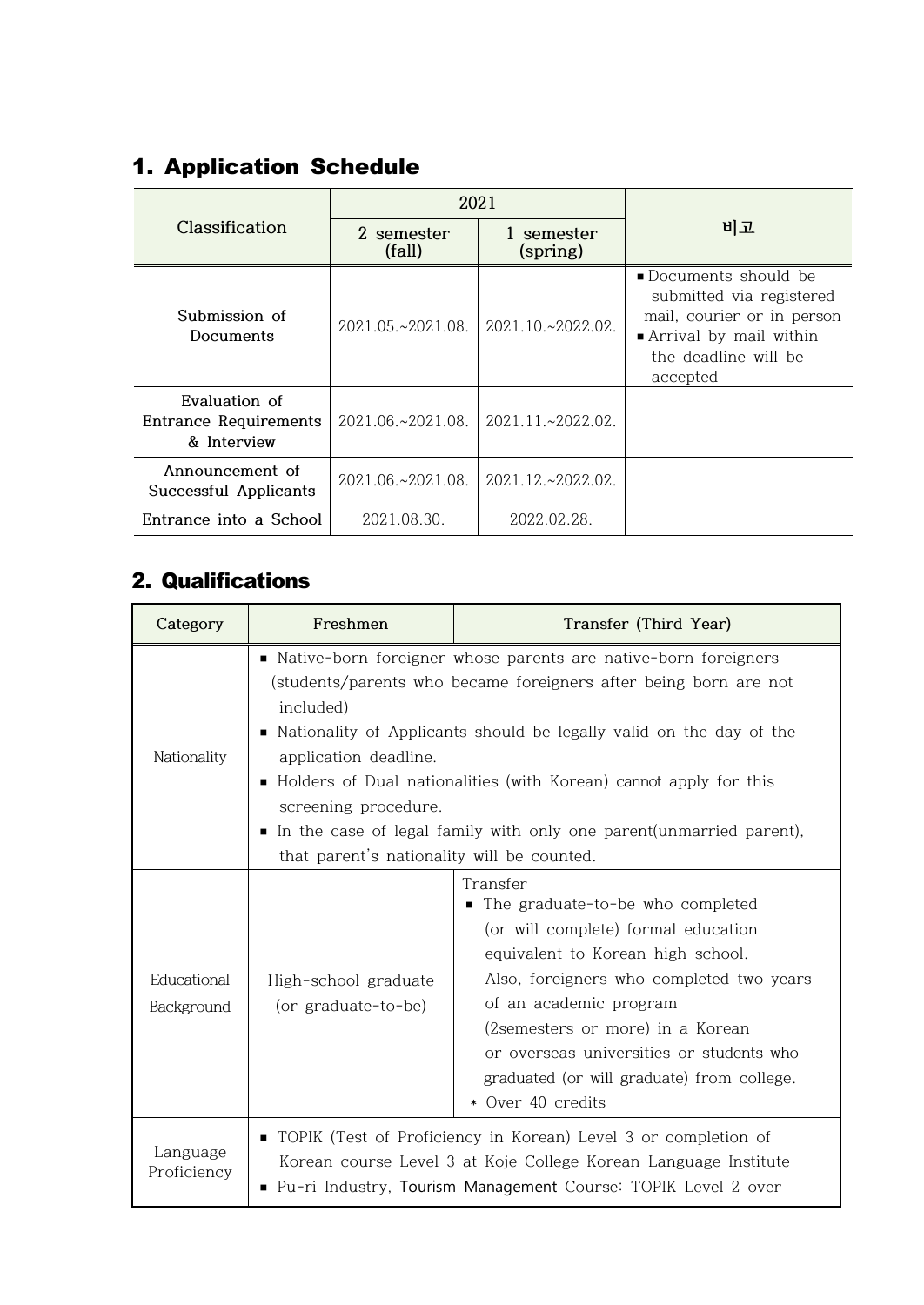|  | $\Box$ Formal education equivalent to Korean high school |  |  |  |
|--|----------------------------------------------------------|--|--|--|
|  |                                                          |  |  |  |

\*Enforcement decree in the Law of Elementary & Middle School Education No. 98-1-9

|                          |    | <b>Years of education</b>        | $\overline{2}$     | $\mathbf{3}$  | $\overline{\mathbf{4}}$     | 5 <sup>5</sup>    | 6 | $\overline{7}$ | 8             | 9             | <b>10</b> | 11            | 12            | 13 | 14            | 15     | <b>16</b> |
|--------------------------|----|----------------------------------|--------------------|---------------|-----------------------------|-------------------|---|----------------|---------------|---------------|-----------|---------------|---------------|----|---------------|--------|-----------|
|                          |    | <b>Transfer to Korean system</b> |                    |               |                             | elementary school |   |                |               | middle school |           | high school   |               |    | university    |        |           |
|                          | 12 | $5 - 3 - 4 - 4$                  |                    | <b>5years</b> |                             |                   |   | <b>3years</b>  |               |               |           | 4years        |               |    |               | 4years |           |
|                          | 13 | $6 - 4 - 3 - 3$                  |                    |               | <b>byears</b>               |                   |   |                | 4years        |               |           |               | <b>3years</b> |    |               | 3years |           |
| <b>Foreign</b><br>system | 11 | $6 - 3 - 2 - 5$                  |                    |               | <b><i><u>Syears</u></i></b> |                   |   |                | <b>3years</b> |               |           | $2$ years $*$ |               |    | <b>Syears</b> |        |           |
|                          | 13 | $2 - 4 - 3 - 4 - 3$              | 2 <sub>years</sub> |               |                             | 4years            |   |                | <b>3years</b> |               |           |               | 4years        |    |               | 3years |           |
|                          | 12 | $8 - 4 - 4$                      |                    |               |                             | <b>8years</b>     |   |                |               |               |           | 4years        |               |    |               | 4years |           |

○ Applicants should complete all formal education in ONE country.

○ Applicants who studied in more than two countries should complete 12 years. Applicants who completed less than 11 years should apply to high school as a freshman or transfer in Korea or overseas.

 - In the case of 11 years, foreign system applicants should complete the last 3 years of education in ONE country to acquire qualification of high school.

○ For students with unfinished years due to a gap in the education system, the period of years at an overseas university will be counted as equivalent to Korean high school years.

# 3. Required Documents

| NO             | Required documents                                                                                                                                                                                                                                               | Remark                                                                                                                                                                                                                                                         |
|----------------|------------------------------------------------------------------------------------------------------------------------------------------------------------------------------------------------------------------------------------------------------------------|----------------------------------------------------------------------------------------------------------------------------------------------------------------------------------------------------------------------------------------------------------------|
| 1              | Koje College Application form                                                                                                                                                                                                                                    | File Download                                                                                                                                                                                                                                                  |
| $\overline{2}$ | Self-introduction and Study Plan                                                                                                                                                                                                                                 | (https://enter.koje.ac.kr/)                                                                                                                                                                                                                                    |
| 3              | Transcript of completed education and<br>certificate of (scheduled) high school<br>graduation<br>Certificate of (scheduled) coursework<br>Completion or (scheduled) graduation<br>from final degree's university/college<br>Copy of ID Card(applicant & parents) | * Apostille or notarized by student's<br>government or embassy in Korea                                                                                                                                                                                        |
| 4              | Copy of applicant's Alien Registration Card                                                                                                                                                                                                                      | If the applicant is already in Korea                                                                                                                                                                                                                           |
| 5              | • Certificate of Nationality<br>(applicant & parents)<br>Certificate of Family Relationship                                                                                                                                                                      | Proof of Nationality & Family<br>Relationship (Notarized)<br>* Copy of Passport, Certificate of Family<br>Register of applicant & parents<br>* Household register mandatory for<br>Chinese nationals (Household including<br>applicants and parents is enough) |
| 6              | Certificate of Financial Support                                                                                                                                                                                                                                 | USD \$18,000 or more<br>* Validation date: issued within 30 days                                                                                                                                                                                               |
| 7              | The copy of passport                                                                                                                                                                                                                                             |                                                                                                                                                                                                                                                                |
| 8              | Certificate of TOPIK                                                                                                                                                                                                                                             | Validity: due date of application by last<br>day of application period acceptable                                                                                                                                                                              |
| 9              | ID Photo(3.5cmX4.5cm) 5photos                                                                                                                                                                                                                                    | White background                                                                                                                                                                                                                                               |
| 10             | Korean Language Institute's transcript,<br>attendance certificate                                                                                                                                                                                                | Submit only those who are eligible                                                                                                                                                                                                                             |
| 11             | Health check-up table                                                                                                                                                                                                                                            | *Tuberculosis, Hepatitis B                                                                                                                                                                                                                                     |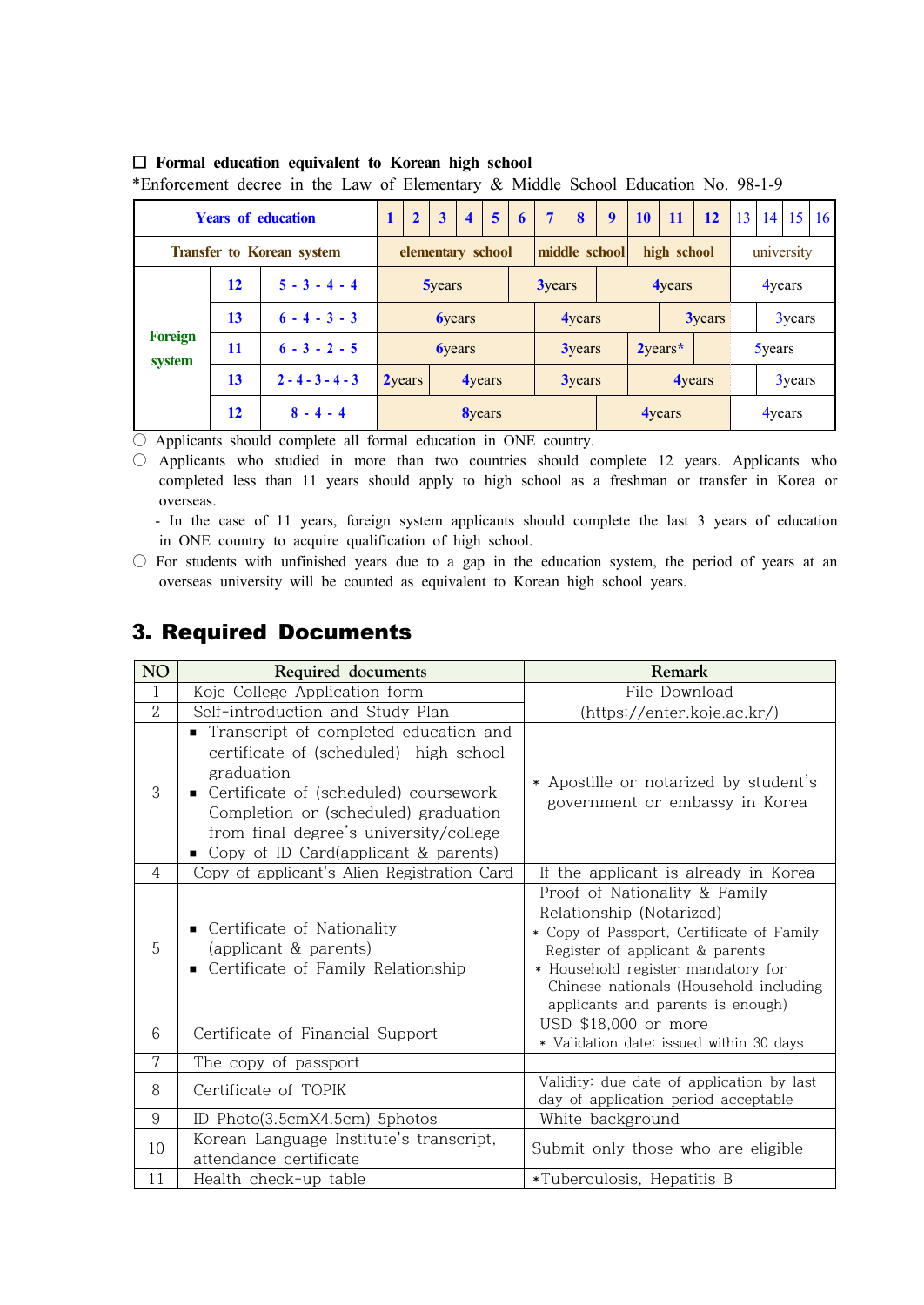#### ¨ **Notes for Document Submission**

❍ All documents should be **original** copies. If documents are not written in Korean or English, they should be translated into English and notarized.

#### **\* Validity of notarization – within 6 months prior to the date of submission.**

❍ Nationality for native English speaker :

USA, UK, Canada, Ireland, Australia, New Zealand, South Africa.

❍ Chinese national must submit household registry. When the names of applicant and their parents are on the household registry, applicants do not need to prepare a Certificate of Family Relationship. Ethnic Koreans from Russia‧Uzbekistan‧Kazakhstan must submit a verification document.

#### ❍ **Certificate of Finance:**

Bank deposit certificate in applicant's name verifying USD \$18,000 or more, or a certific ate of remittance (The certificate should have been issued within the past 30 days) or certificate of money transfer to Korea or certificate of money exchange.

- Valid until the date indicated on the document, but we can only accept a document that has been issued within the past 30 days (Base date: Last day of Submission of Documents).
- ❍ All international students must submit a high school diploma and transcripts (freshmen), previous university's transcripts, and a Certificate of Enrollment (transfer) recognized by one of the following methods to the Koje college International Exchange Center. (with the exception of the official seal of the principal of one of the Korean International Schools authorized by the Minister of Education)
	- 1) Obtaining Apostille stamps on documents (graduation & transcript of high school) in case the student has attended or graduated from  $school(s)$  in a country that is a member to the Hague Convention; or
	- 2) Obtaining certifications of documents (graduation & transcript of high school) from the Korean embassy or consular office in the country where the applicant's school is located; or from the government of the country. where the applicant's school is located in Korea.
	- 3) If you receive(d) your degree from a Chinese university, you should obtain and submit the verification at the website of the China Academic Degree & Graduate Education Development Center (www.cdgdc.edu.cn) or at the website of China Higher-education Student Information [\(www.chsi.com.cn](http://www.chsi.com.cn)).